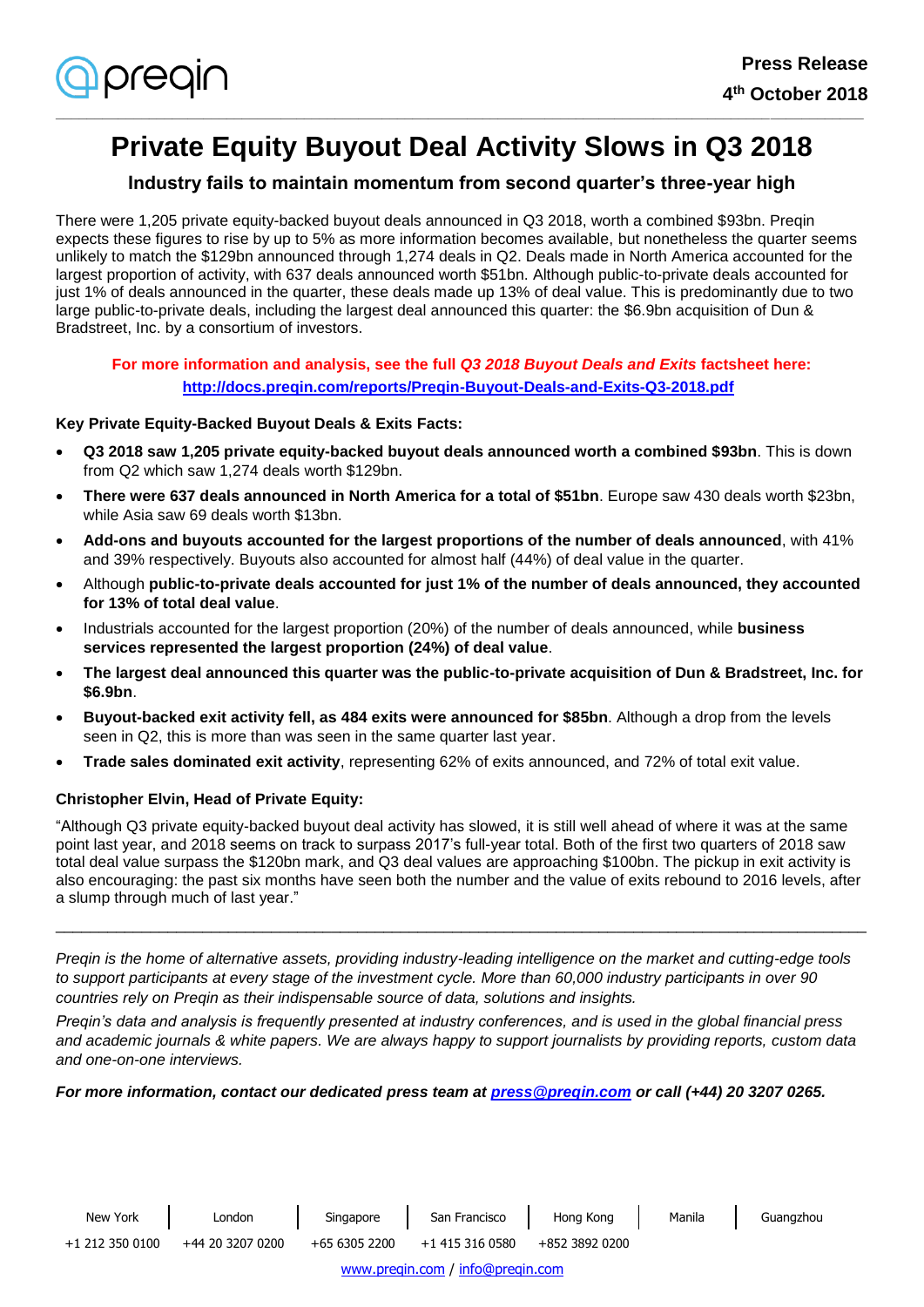# **Q3 2018 BUYOUT DEALS AND EXITS**

# 4 October 2018

**Q1 2013 - Q3 2018**



**Fig. 1: Global Quarterly Private Equity-Backed Buyout Deals,** 

#### **Fig. 2: Private Equity-Backed Buyout Deals in Q3 2018 by Region**



### **Fig. 3: Private Equity-Backed Buyout Deals in Q3 2018 by Type**



### **Fig. 4: Private Equity-Backed Buyout Deals in Q3 2018 by Value Band**



## **Fig. 5: Private Equity-Backed Buyout Deals in Q3 2018 by Industry**



## **KEY FACTS**



## **1,205**

No. of private equity-backed buyout deals announced in Q3 2018, on par with Q2.



 $\frac{1}{2}$ 

# **24%**

of deal value in Q3 was accounted for by business services assets, the highest proportion.



Aggregate value of buyout-backed exits in Q3, down from \$113 in Q2.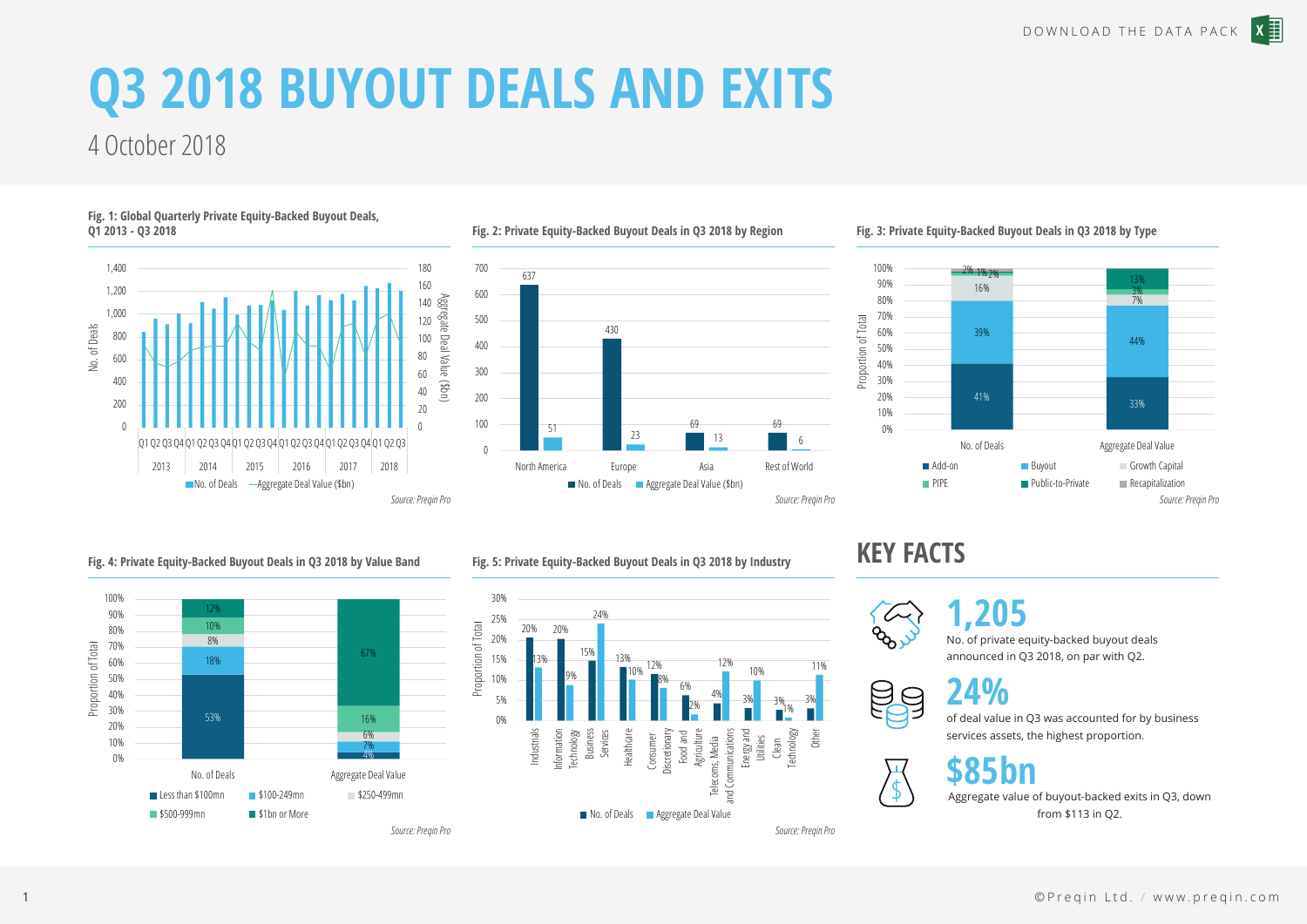# **Q3 2018 BUYOUT DEALS AND EXITS**

## 4 October 2018

## **Fig. 6: 10 Largest Private Equity-Backed Buyout Deals Announced Globally in Q3 2018 Portfolio Company Investment Type Deal Date Deal Size (mn) Deal Status Investor(s) Bought From/Exiting Company Location Primary Industry** Dun & Bradstreet, Inc metal on Public To Private 08-Aug-18 6,900 USD Announced Cannae Holdings, CC Capital, Thomas H Lee Partners - - - US Information Services Sedgwick Claims Management Services,<br>Inc الكات المسلمية المسلمية المسلمية المسلمية المسلمية المسلمية المسلمية المسلمية المسلمية المسلمية المسلمية المسلمي<br>Inc. Lifepoint Health, Inc **Merger** 23-Jul-18 5,600 USD Announced Apollo Global Management, RCCH Healthcare Partners - - US Healthcare Partners - US Arysta LifeScience Limited Add-on 20-Jul-18 4,200 USD Announced Invest AD, TPG, UPL Limited Platform Specialty Products Ireland Chemicals MG Industries Inc **Buyout** 16-Jul-18 3,300 USD Announced CVC Capital Partners, Messer Group GmbH Linde AG US US Oil & Gas MPM Holdings Inc. **Buyout** 13-Sep-18 3,100 USD Announced KCC Corporation, SIL Partners, Wonik OnC Corporation - Proportion - US Materials Aspen Insurance Holding Limited Public To Private 27-Aug-18 2,600 USD Announced Apollo Global Management - - - Bermuda Bermuda Insurance SUSE Linux GmbH Buyout 02-Jul-18 2,535 USD Announced EQT Micro Focus International Plc Germany Software Sonic Corp. **Add-on** 25-Sep-18 2,300 USD Announced Inspire Brands, Roark Capital Group - Produced US Restaurants New Classics Media Corporation Add-on 13-Aug-18 1,5500 CNY Announced Carlyle Group, Shanghai Xuanting Entertainment Legend Star, New Alliance Capital Andreas China China China China China China China China Media China Media China Media China Media China China China China China Media Alegend Star, New Alliance Capital China China China C

*Source: Preqin Pro*



**Fig. 7: Global Quarterly Private Equity Buyout-Backed Exits, Q1 2013 - Q3** 

## **Fig. 8: Private Equity Buyout-Backed Exits in Q3 2018 by Region**



## **Fig. 9: Private Equity Buyout-Backed Exits in Q3 2018 by Type**



**2018**